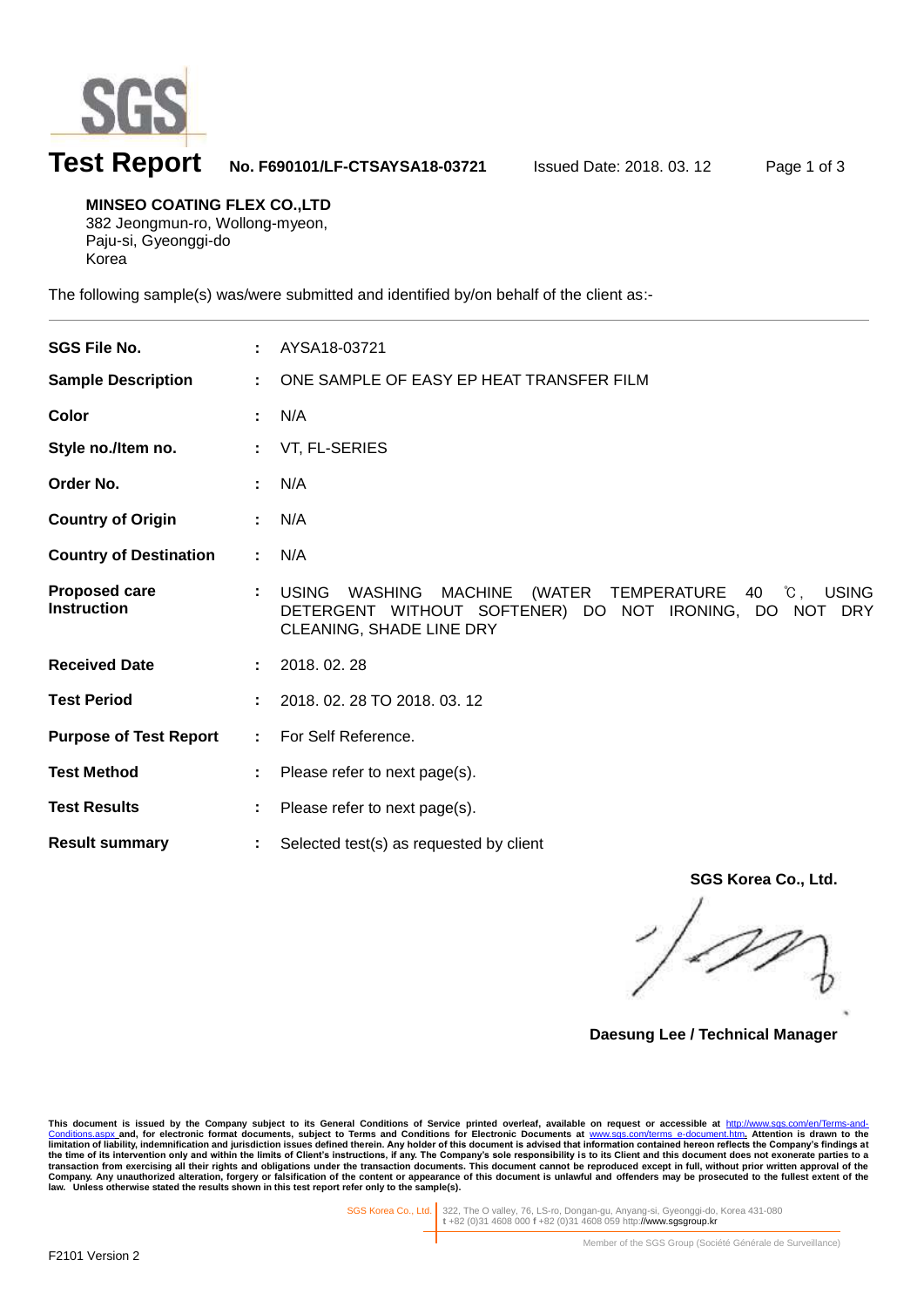

**Test Report No. F690101/LF-CTSAYSA18-03721** Issued Date: 2018. 03. 12 Page 2 of 3

**Test Conducted Results**

## **Appearance after 5 th Washing (Film part only)**

Test Method: Washing Procedure: AATCC 150-2012: Machine wash at  $(44 \pm 4.2)$  ℃ with 1.8 kg dummy loading, Normal cycle, Line dry at 25 ℃, Add 66.0 g of 1993 AATCC Standard Reference Detergent - Observation on washed sample

The color of the sample was almost the same as that of the original state. ( grade 4.5) No noticeable change was found. Therefore, the general appearance of the washed sample is **satisfactory.**

## **Appearance after 10th Washing (Film part only)**

Test Method: Washing Procedure: AATCC 150-2012: Machine wash at (44 ± 4.2) ℃ with 1.8 kg dummy loading, Normal cycle, Line dry at 25 ℃, Add 66.0 g of 1993 AATCC Standard Reference Detergent - Observation on washed sample

The color of the sample was almost the same as that of the original state. (grade 4.5) No noticeable change was found. Therefore, the general appearance of the washed sample is **satisfactory.**

## **Appearance after 15 th Washing (Film part only)**

Test Method: Washing Procedure: AATCC 150-2012: Machine wash at  $(44 \pm 4.2)$  °C with 1.8 kg dummy loading, Normal cycle, Line dry at 25 ℃, Add 66.0 g of 1993 AATCC Standard Reference Detergent - Observation on washed sample

The color of the sample was almost the same as that of the original state. ( grade 4.5) No noticeable change was found.

Therefore, the general appearance of the washed sample is **satisfactory.**

<Note> Grey Scale Rating is based on the 5-step scale of 1 to 5, where 1 is bad and 5 is good. <Note> The test was conducted by applicant's request.

This document is issued by the Company subject to its General Conditions of Service printed overleaf, available on request or accessible at <u>http://www.sgs.com/en/Terms-and-</u><br><u>[Conditions.aspx](http://www.sgs.com/en/Terms-and-Conditions.aspx) a</u>nd, for electronic format do **limitation of liability, indemnification and jurisdiction issues defined therein.** Any holder of this document is advised that information contained hereon reflects the Company's findings at limitation of liability, indem the time of its intervention only and within the limits of Client's instructions, if any. The Company's sole responsibility is to its Client and this document does not exonerate parties to a<br>transaction from exercising all **law. Unless otherwise stated the results shown in this test report refer only to the sample(s).**